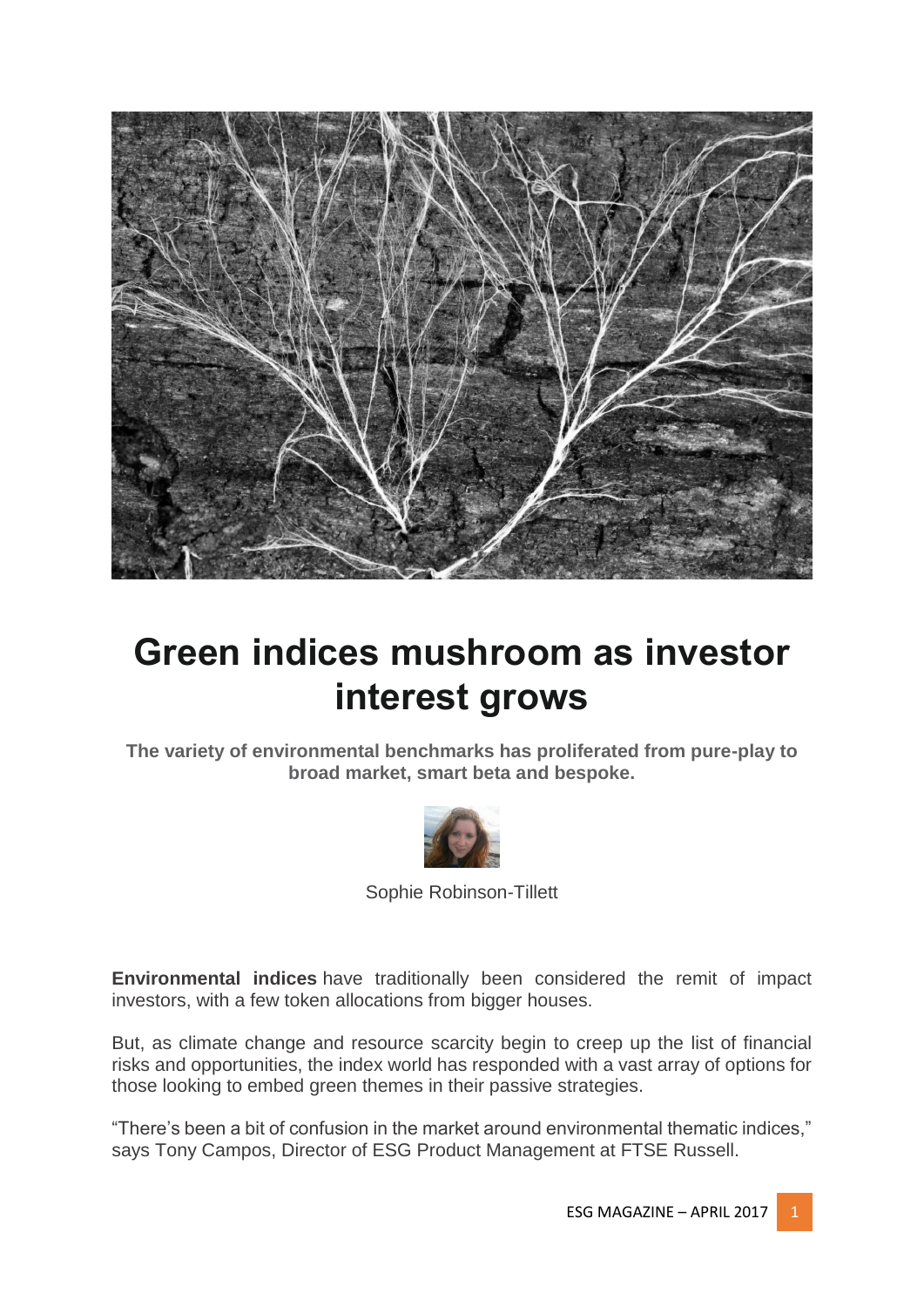"There are a lot of preconceived notions that they are all just 'pure-play' clean energy strategies, so they're often dismissed by asset managers and consultants. But there are much broader approaches in the market now – you don't have to box yourself in."



Tony Campos, director of ESG product management, FTSE

Of the four green sectors included in FTSE's long-standing Environmental Opportunities and Environmental Technologies Indices, alternative energy has underperformed its benchmark over five years, but the other themes - water technologies, waste & pollution and energy efficiency - have all outperformed over the same period.

"And some to a pretty sizeable degree," says Campos, pointing to the FTSE EO Water Technology Index which saw a five-year return of 81.8% compared to 57.1% from its benchmark, the FTSE Global All Cap.

# **HSBC's UK pension fund**

HSBC recently axed their Climate Change and Water indices and has "ceased coverage for the sector", but the bank's UK pension fund has taken a more bullish approach.

In November 2016, the £1.85bn fund caused a stir by announcing that the new default strategy for its defined contribution scheme would be the climate-titled Future World Fund run by Legal & General Investment Management (LGIM).

The specially-created fund uses the FTSE All-World Ex CW Climate Balanced Factor Index, which combines four factors (value, quality, size and volatility) with carbon reserves, carbon emissions and green revenues.

The latter is based on data from its in-house green revenues database, which calculates the proportion of revenue a company generates from goods, products and services across 60 "green" sub-sectors.

#### **Smart beta**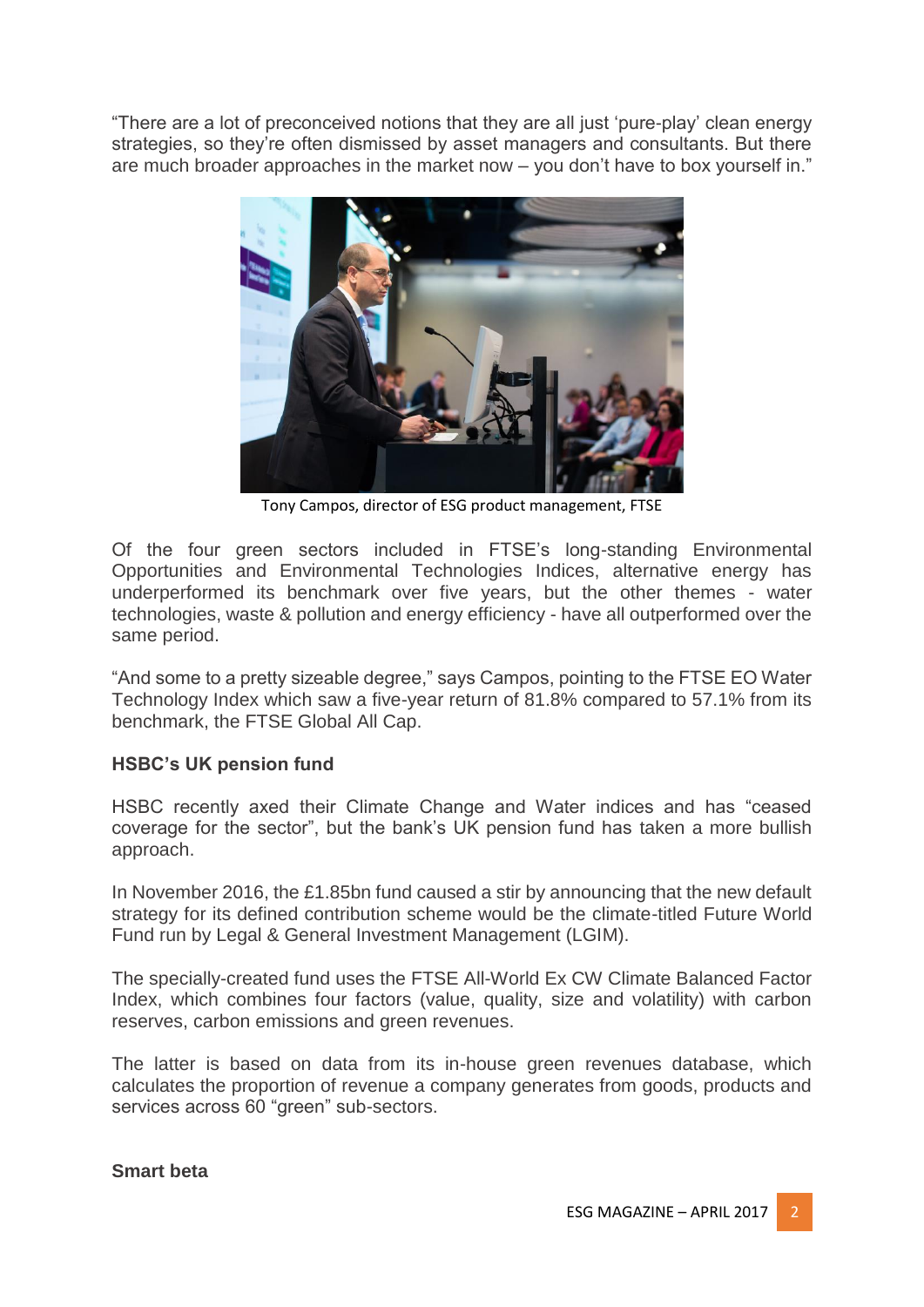Unlike FTSE's more established environmental indices, it takes a 'smart beta' approach – allocating weights based on the climate and factor parameters rather than market capitalisation – on the presumption that these are where the opportunities and risks lie.

One of the key developments in environmental indices that has made them more viable for mainstream investment strategies is the "sector neutral" approach that many of the latest offerings take, and which gives the products bigger, more diversified pools of constituents than their predecessors.

The FTSE Opportunities and Technologies indices, for example, use the firm's green revenue data as a threshold for inclusion – so many companies simply don't make the cut – whereas its more recent Green Revenues index includes all companies, but gives a bigger weighting to those with higher green revenues.



The outcome is an index with no exclusions from the original universe, as opposed to the Environmental Opportunities index which ends up with just 500 holdings.

"In that way you get something that looks and feels a bit more like the underlying benchmark and appeals more to mainstream investors who are interested in gaining exposure to climate change themes, but doesn't want to deviate too much from the risk/return profile of the standard benchmark," says Campos.

**"One of the key developments in environmental indices that has made them more viable for mainstream investment strategies is the 'sector neutral' approach that many of the latest offerings take, and which gives the products bigger, more diversified pools of constituents than their predecessors"**

The other key innovation being employed is tracking errors constraints, which limit the amount an index can underperform its benchmark (outperformance has no ceiling).

FTSE's index does not use tracking error limits "because its methodology means tracking error is naturally very low", whereas MSCI's flagship carbon-focused indices do – and it's been a big selling point.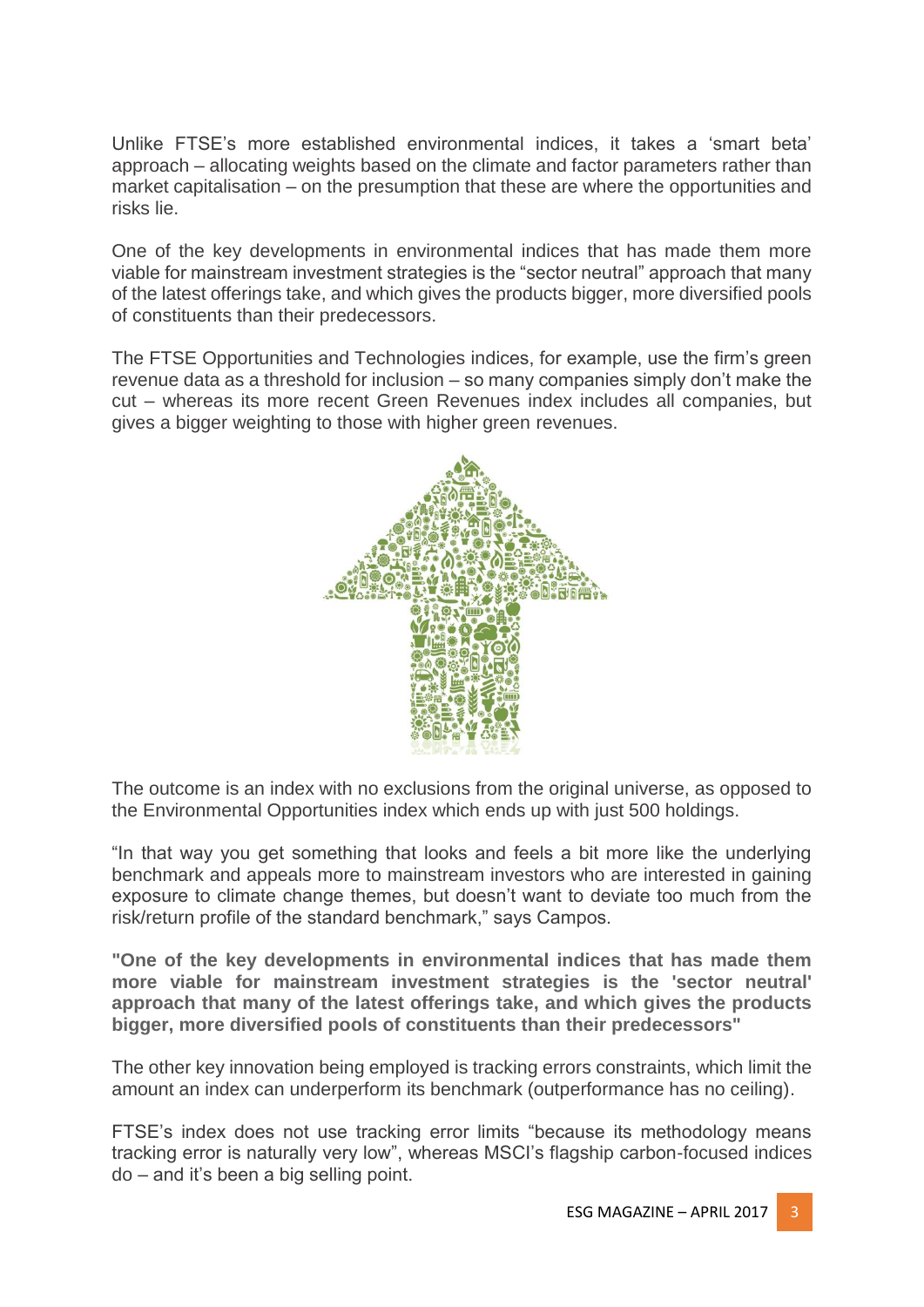# **Low carbon**

Launched in 2014, the MSCI Global Low Carbon Leaders and Targets indices have garnered backing from big names including AP4, FFR and Amundi. Key to their appeal is that they include mechanisms that keep performance within just 30 basis points of their benchmark.

"That's important, because these kinds of low-carbon products are in demand from investors who want to hedge medium- to long-term climate risks without having to deviate from the market.

"These tracking error controls, and the fact that they address climate themes in a sector-neutral way, means that they can be used for core asset allocation," explains Thomas Kuh, Executive Director of ESG Indexes at MSCI.

Hannah Skeates, who directs the thematic indices group at S&P Dow Jones Indices, says that this move towards integrating green issues into a broader universe is a growing trend, and one that has been helped both: by the widening debate around environmental risks, and by the increasing quality of data available to index providers.

Some investors interest in integrating these green indices stems from being bound by diversification constraints in their portfolios, others "are simply deciding they want to look at themes like carbon in relation to their whole portfolio because the theme presents potential risks and opportunities throughout their holdings," she explains.

### **Future focus**

Natural capital and resource scarcity look set to be the next focal points for integration, now that carbon has become a more established theme.



S&PDJI has an existing water index, for example, which comprises companies that participate in utilities, infrastructure, equipment and materials linked to water, but is now also looking at ways to incorporate water scarcity risk considerations into the development of new indices.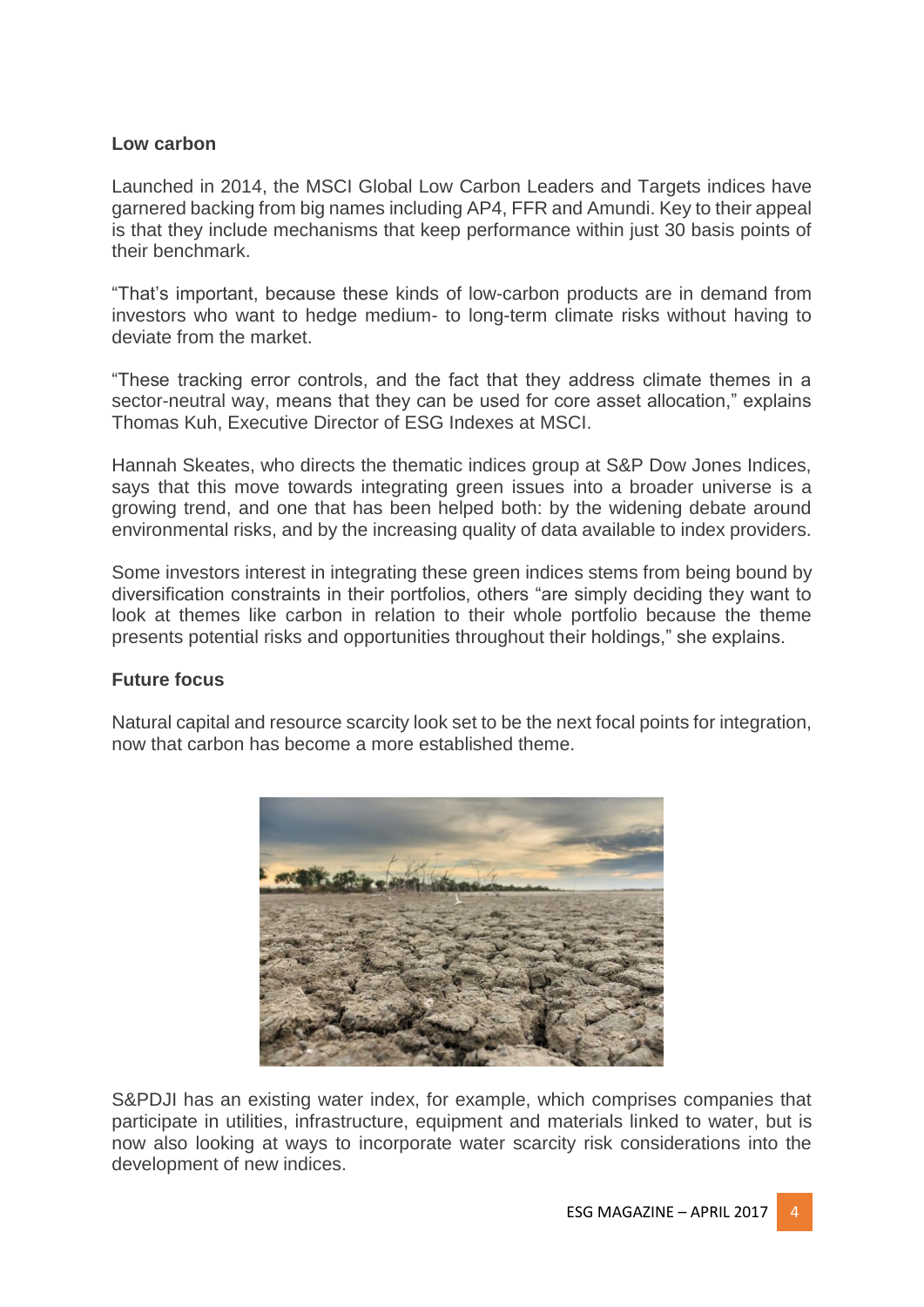Responsible Investor reported last year that it was also seeking to create a hybrid offering that looks at water, waste and carbon in one product – a first for the provider.

Already combining multiple natural capital themes into one index is research and investment firm EFW Swiss AG. In October, the firm launched a UCITS fund based on its Energy, Food and Water Efficiency index, with initial commitments of €10m from high-net worth investors and external asset managers.

The index uses data from Trucost and Sustainalytics to calculate the potential for higher profits among more resource and energy efficient companies in developed countries.

Sectors that aren't exposed to water and resource intensity, such as financials, are automatically excluded, whereas those that are traditionally ruled out of "environmental" indices – namely, gas and oil – are included, on the basis that they are particularly highly exposed. Fossil fuel exclusions can be added as an overlay, however, if investors wish so.

"We're saying that in the context of resource scarcity and climate change, the environment is one of the biggest investment opportunities," explains co-founder of EFW Swiss AG, Benjamin Ergas.



"So our starting point is profits that come from good management of water, food and energy, and those companies that are providing innovative solutions to resource scarcity issues."

**"We're saying that in the context of resource scarcity and climate change, the environment is one of the biggest investment opportunities"**